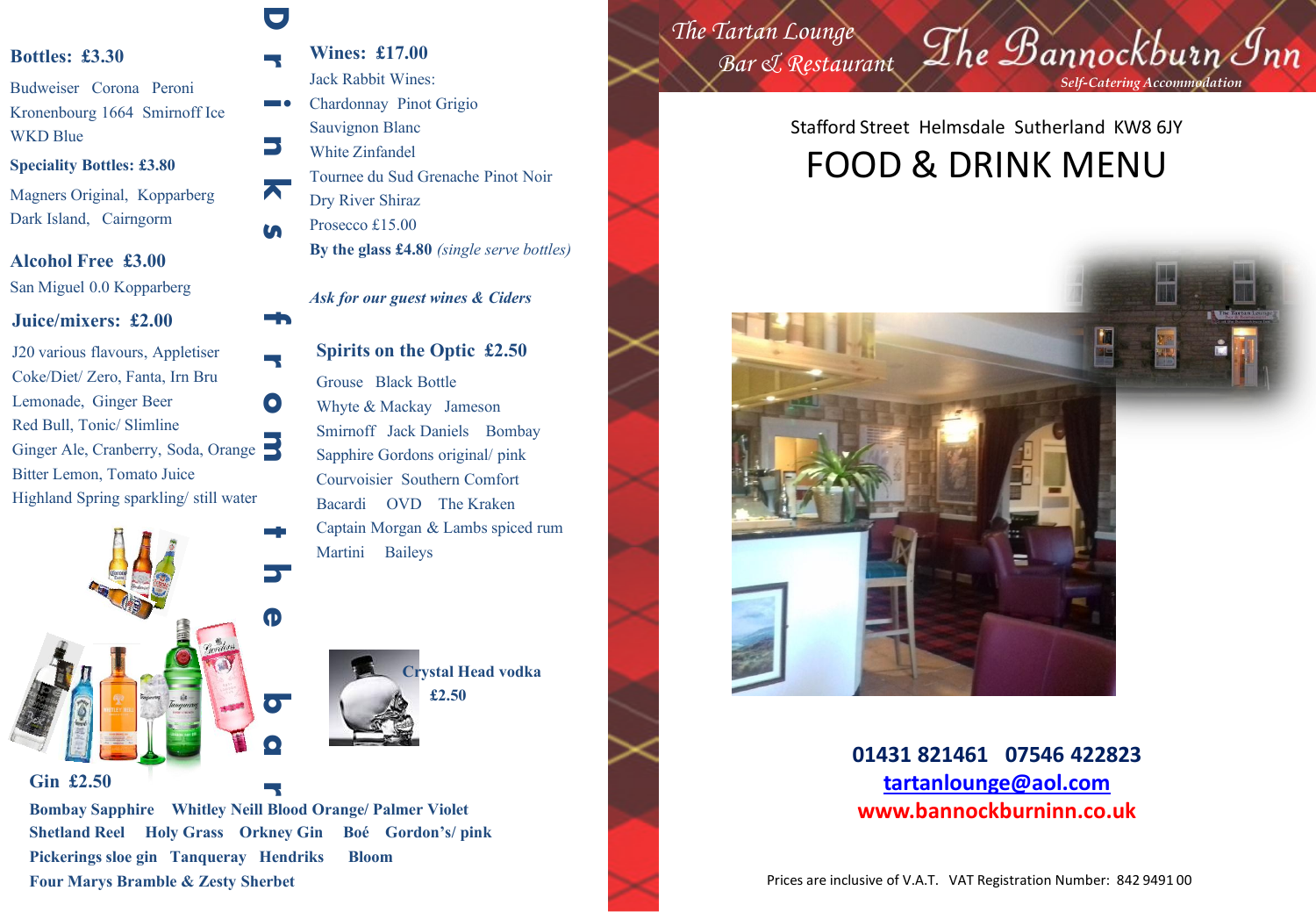## **Starters**

Onion rings served with a BBQ dip £4.50 Chef's homemade soup of the day £4.50 Stone baked garlic bread £4.00 add £1.50 for cheese Salt and chilli crispy chicken bites £5.50 Haggis bon bons £5.50 Prawn cocktail £6.95

# **Children's menu**

Mini stone baked garlic bread £4.00 (add £1.50 for cheese) Just pasta with homemade tomato ragu sauce £4.50 Fresh battered chicken chunks with chips £5.50 Sausage, beans and chips £5.50 Small breaded or battered haddock with chips £10.50 Macaroni cheese, chips and peas £6.95 Freshly made mini stone baked pizza with tomato and cheese topping £6.00

Vanilla or strawberry ice-cream with a choice of toppings £1.00

# **Desserts £5.25**

Sticky toffee pudding Apple pie or crumble Chocolate fudge brownie Vanilla or Strawberry Ice-cream £2.50

Served with a choice of custard, ice-cream or pouring cream

# **Hot Drinks**

Assortment of teas available from £2.20 Fresh ground or decaf coffees from £3.20 Hot chocolate £3.50 add £1.00 for ice cream and mini mallows

All food will be subject to availability



Whisky mini's. The perfect gift £20.00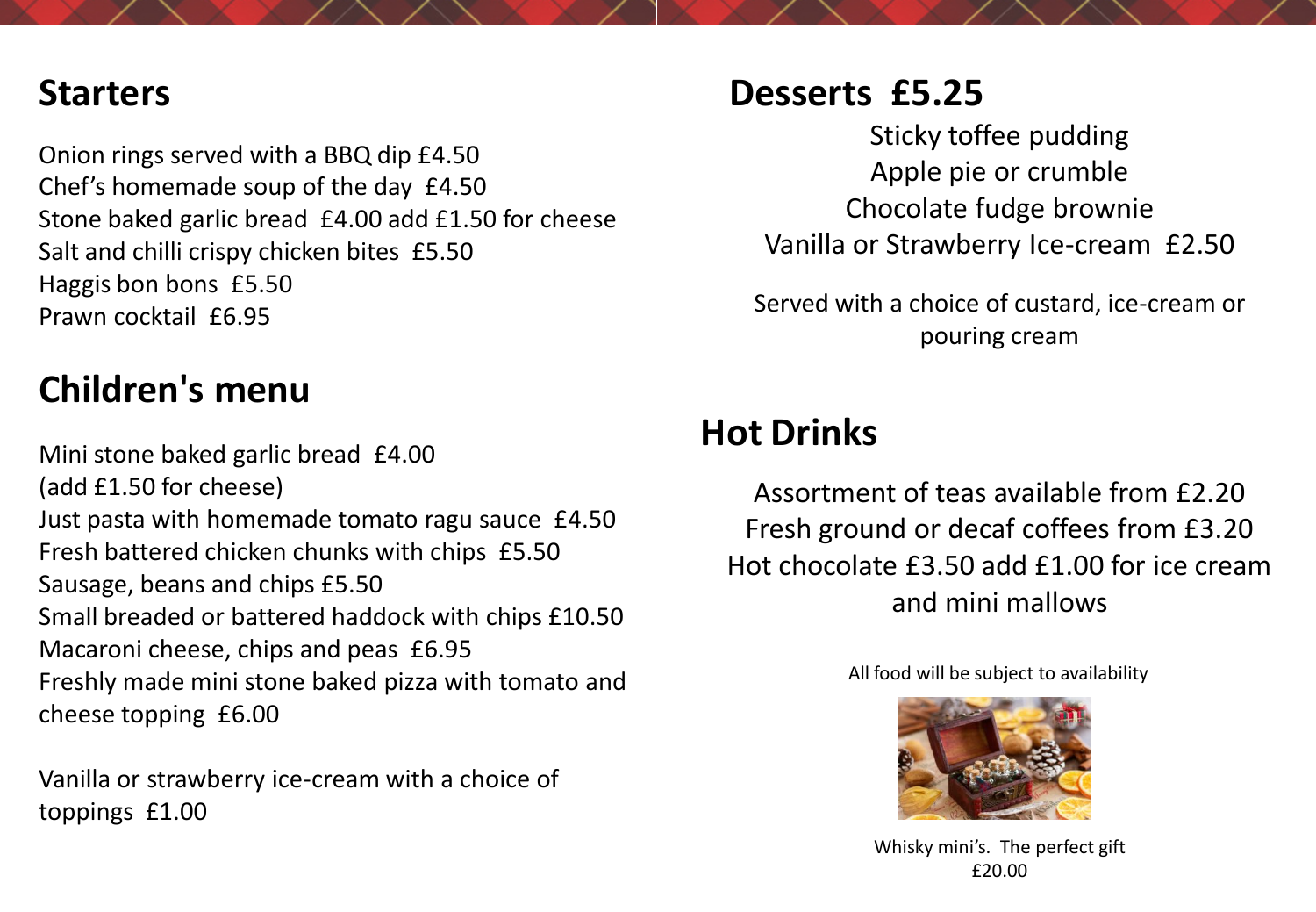## **Boneless Chicken Meals Mains**

**(not available during peak periods)**

Lone Feast £9.50 6 piece boneless chicken box Plain, cajun and Southern Fried with gravy and chips

Feast for Two £18.00 12 piece boneless chicken box Plain, Cajun, Southern Fried and salt & chilli with gravy, coleslaw and 2 x chips

The Mega Family Feast £32.00 25 piece boneless chicken box Cajun, Southern Fried, garlic & herb, salt & chilli and plain with 2 x gravy, 2 x coleslaw and 4 x chips

Sides £2.00 Coleslaw Chips Southern fried gravy peppercorn, BBQ, curry or sweet chilli sauce

Award winning 8oz locally sourced organic steaks from the Mey Selections™, cooked to your liking with chips, mushrooms, vegetables and battered onion rings

Rump £19.95 / Sirloin £22.95 / Ribeye £24.95

Chicken Rob Roy served on a bed of crushed new potatoes and butchers haggis with vegetables and cooks homemade whisky sauce £16.95

Salmon steak with a lime and coriander butter served with new potatoes and vegetables £16.95

Chilli con carne, with rice, tortilla chips and a poppadum £13.95

Steak pie with new potatoes and vegetables £13.95

Chinese chicken curry served with rice, poppadum and prawn crackers £13.95

Breaded or battered haddock, chips and peas £14.95 (gluten free batter/ breading available)

Breaded chicken strips (5) served with chips and a sweet chilli dipping sauce £9.50